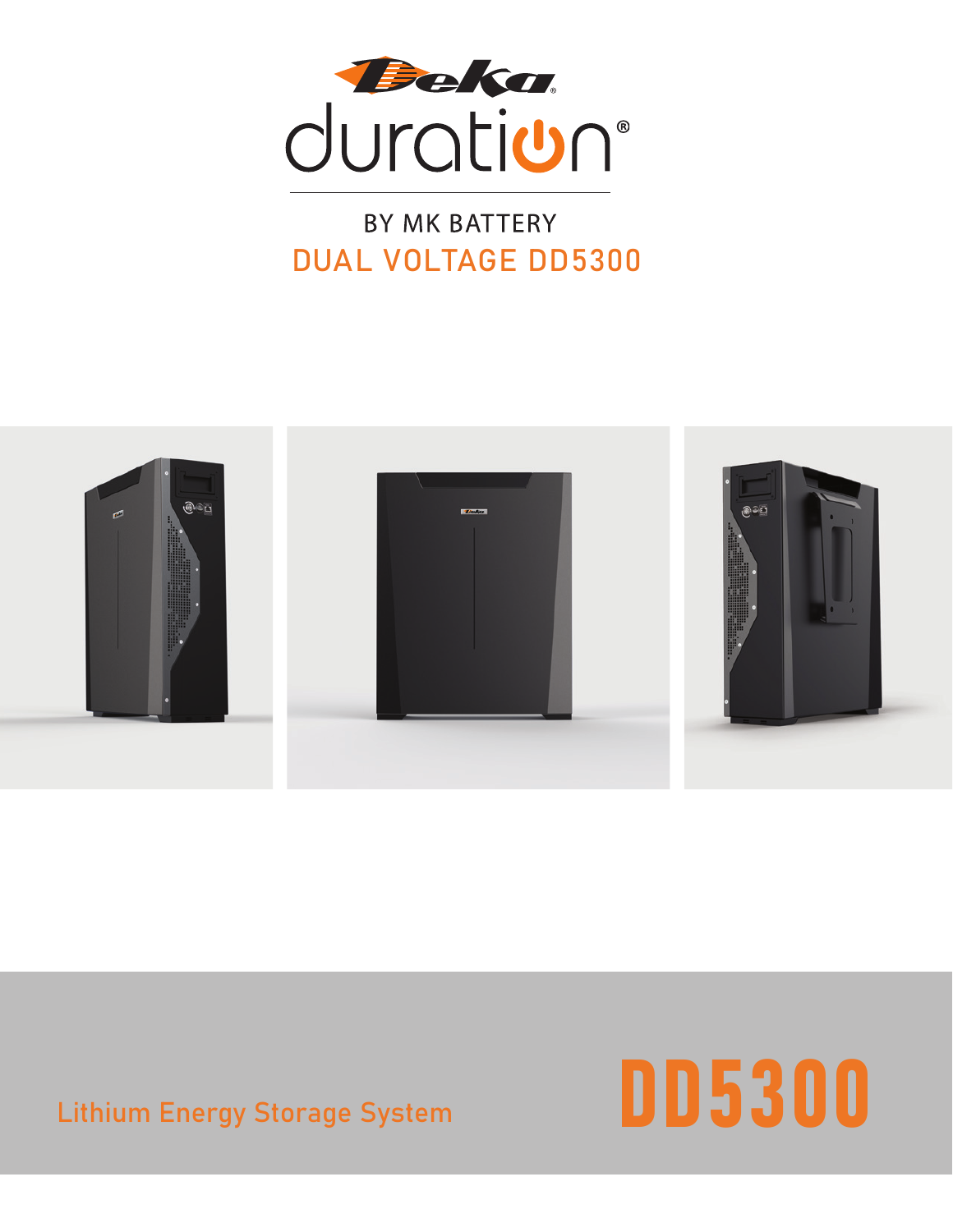## SINGLE MODULE LV/HV DD5300



| <b>BASIC PARAMETERS</b>               | <b>DD5300 LV/HV</b>                                                                                                                                                                                                                                                                                                   |  |  |  |
|---------------------------------------|-----------------------------------------------------------------------------------------------------------------------------------------------------------------------------------------------------------------------------------------------------------------------------------------------------------------------|--|--|--|
| Cell Type                             | LiFeP04 Lithium Iron Phosphate (LFP)                                                                                                                                                                                                                                                                                  |  |  |  |
| <b>Battery System Capacity</b>        | 5.3 kWh                                                                                                                                                                                                                                                                                                               |  |  |  |
| Single Module Nominal Voltage         | 52 Vdc                                                                                                                                                                                                                                                                                                                |  |  |  |
| Application                           | Dual Voltage LV/HV                                                                                                                                                                                                                                                                                                    |  |  |  |
| <b>Modules Expandibility</b>          | HV-16 in series (up to 9 cluster in parallel with DD21002 HVBOX)<br>LV-15 modules in parallel without DD21001 Intelligent Can Bus Combiner                                                                                                                                                                            |  |  |  |
| <b>Cluster Net Capacity</b>           | 556.5 kWh (LV) / 763.2 kWh (HV)                                                                                                                                                                                                                                                                                       |  |  |  |
| <b>Voltage Range</b>                  | 48.5-1000 Vdc                                                                                                                                                                                                                                                                                                         |  |  |  |
| Net Capacity                          | 110 Ah                                                                                                                                                                                                                                                                                                                |  |  |  |
| <b>Usable Capacity</b>                | 100 Ah                                                                                                                                                                                                                                                                                                                |  |  |  |
| Dimensions - L x W x H<br>Inches (mm) | 23.35 x 18.50 x 16.42<br>$(593 \times 470 \times 163)$                                                                                                                                                                                                                                                                |  |  |  |
| Weight                                | 126.3 lb (57.3 kg)                                                                                                                                                                                                                                                                                                    |  |  |  |
| Charge / Discharge Current            | 110 A / 110 A (LV)                                                                                                                                                                                                                                                                                                    |  |  |  |
| Discharge Current Peak                | 200 A (5 sec)                                                                                                                                                                                                                                                                                                         |  |  |  |
| Depth of Discharge                    | Up to 100%                                                                                                                                                                                                                                                                                                            |  |  |  |
| <b>Communication Port</b>             | RS485, CAN, 232, (Wi-Fi external device)                                                                                                                                                                                                                                                                              |  |  |  |
| <b>HV String Modules</b>              | Up to 16                                                                                                                                                                                                                                                                                                              |  |  |  |
| Discharge Temperature                 | $-4 \sim +131^{\circ}F$ (-20 ~ +55°C)                                                                                                                                                                                                                                                                                 |  |  |  |
| <b>Charge Temperature</b>             | +14 ~ +131°F (-10 ~ +55°C)                                                                                                                                                                                                                                                                                            |  |  |  |
| <b>Shelf Temperature</b>              | +14 ~ +122°F (-10 ~ +50°C)                                                                                                                                                                                                                                                                                            |  |  |  |
| Humidity                              | $5\% \sim 95\%$                                                                                                                                                                                                                                                                                                       |  |  |  |
| Altitude                              | $~3000 \; \mathrm{m}$                                                                                                                                                                                                                                                                                                 |  |  |  |
| Design life                           | 15 Years (77°F / 25°C)                                                                                                                                                                                                                                                                                                |  |  |  |
| Expected Cycle Life @ STC             | Up to 7000 @ 86°F (30°C) (Testing is 1°C @ 100% DoD with at least 80% residual capacity)                                                                                                                                                                                                                              |  |  |  |
| Standards                             | UL 1973 IEC62619 CE UN38.3                                                                                                                                                                                                                                                                                            |  |  |  |
| Features                              | Pre-Charge + Fuse LV + Fuse HV + Auto Contactor + Dual BMS + Multi BMS FW Management                                                                                                                                                                                                                                  |  |  |  |
|                                       | Suitable for low voltage and high voltage systems, 4 protection levels with DD21002 HV BOX for HV<br>application, BMS with real time balancing, adaptive charge/discharge CAN logic, 3 steps adaptive charging<br>logic, 2xDI/DO programmable, mobile app for monitoring and remote control, update, debug, data save |  |  |  |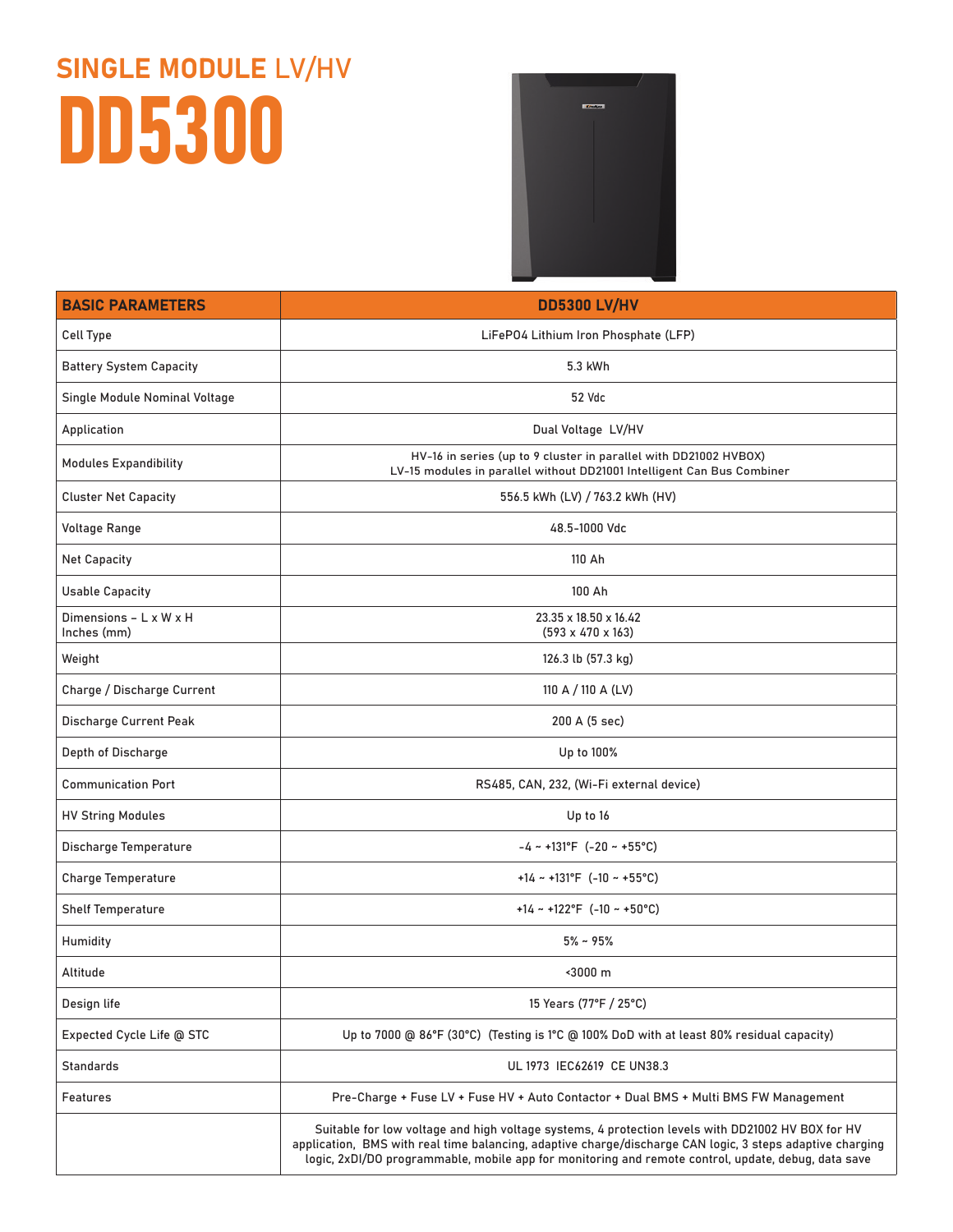# LOW VOLTAGE STACKABLE DD5300







| <b>BATTERY MODULE</b>                                                  | $\overline{2}$                                                                           | 3                                                      | 4                                                      | 5                                                      | $4 + 4$                                                |  |  |  |
|------------------------------------------------------------------------|------------------------------------------------------------------------------------------|--------------------------------------------------------|--------------------------------------------------------|--------------------------------------------------------|--------------------------------------------------------|--|--|--|
| <b>Battery System Capacity</b>                                         | 10.6 kWh                                                                                 | 15.9 kWh                                               | 21.2 kWh                                               | 26.5 kWh                                               | 42.4 kWh                                               |  |  |  |
| <b>Voltage Range</b>                                                   | 48.5 - 58.4 Vdc                                                                          |                                                        |                                                        |                                                        |                                                        |  |  |  |
| Dimensions - L x W x H<br>Inches (mm)                                  | 23.35 x 18.50 x 13.00<br>$(593 \times 470 \times 330)$                                   | 23.35 x 18.50 x 19.50<br>$(593 \times 470 \times 495)$ | 23.35 x 18.50 x 26.00<br>$(593 \times 470 \times 660)$ | 23.35 x 18.50 x 32.50<br>$(593 \times 470 \times 825)$ | (2x) 23.35 x 18.50 x 26.00<br>$(2x)$ (593 x 470 x 660) |  |  |  |
| Weight                                                                 | 252.6 lb (114.6 kg)                                                                      | 378.9 lb (171.9 kg)                                    | 505.2 lb (229.2 kg)                                    | 631.5 lb (286.5 kg)                                    | (2x) 505.2 lb (229.2 kg)                               |  |  |  |
| Depth of Discharge                                                     | 100%                                                                                     |                                                        |                                                        |                                                        |                                                        |  |  |  |
| Charge / Discharge<br>(Recommend)                                      | 160                                                                                      | 240                                                    | 320                                                    | 400                                                    | 640                                                    |  |  |  |
| (Continuous)<br>Current (A)<br>(Peak 15 sec)<br>(Discharge Peak 5 sec) | 210<br>300<br>400                                                                        | 300<br>380<br>600                                      | 390<br>470<br>800                                      | 480<br>560<br>1000                                     | 780<br>940<br>1600                                     |  |  |  |
| <b>Communication Port</b>                                              | RS485, CAN, 232, (Wi-Fi external device)                                                 |                                                        |                                                        |                                                        |                                                        |  |  |  |
| <b>Protection Class</b>                                                | IP23 / IP56                                                                              |                                                        |                                                        |                                                        |                                                        |  |  |  |
| <b>Working Temperature</b>                                             | $-4 \sim +140^{\circ}F$ (-20 ~ +60°C) *                                                  |                                                        |                                                        |                                                        |                                                        |  |  |  |
| <b>Storage Temperature</b>                                             | +14 ~ +104°F (-10 ~ +40°C)                                                               |                                                        |                                                        |                                                        |                                                        |  |  |  |
| Humidity                                                               | $5\% \sim 95\%$                                                                          |                                                        |                                                        |                                                        |                                                        |  |  |  |
| Altitude                                                               | ~13000~m                                                                                 |                                                        |                                                        |                                                        |                                                        |  |  |  |
| Design life                                                            | 15 Years (77°F / 25°C)                                                                   |                                                        |                                                        |                                                        |                                                        |  |  |  |
| Expected Cycle Life @ STC                                              | Up to 7000 @ 86°F (30°C) (Testing is 1°C @ 100% DoD with at least 80% residual capacity) |                                                        |                                                        |                                                        |                                                        |  |  |  |
| Standards                                                              | UL 1973 IEC62619 CE UN38.3                                                               |                                                        |                                                        |                                                        |                                                        |  |  |  |
| * See Warranty Terms and Conditions                                    |                                                                                          |                                                        |                                                        |                                                        |                                                        |  |  |  |

#### LOW VOLTAGE WALL MOUNTED